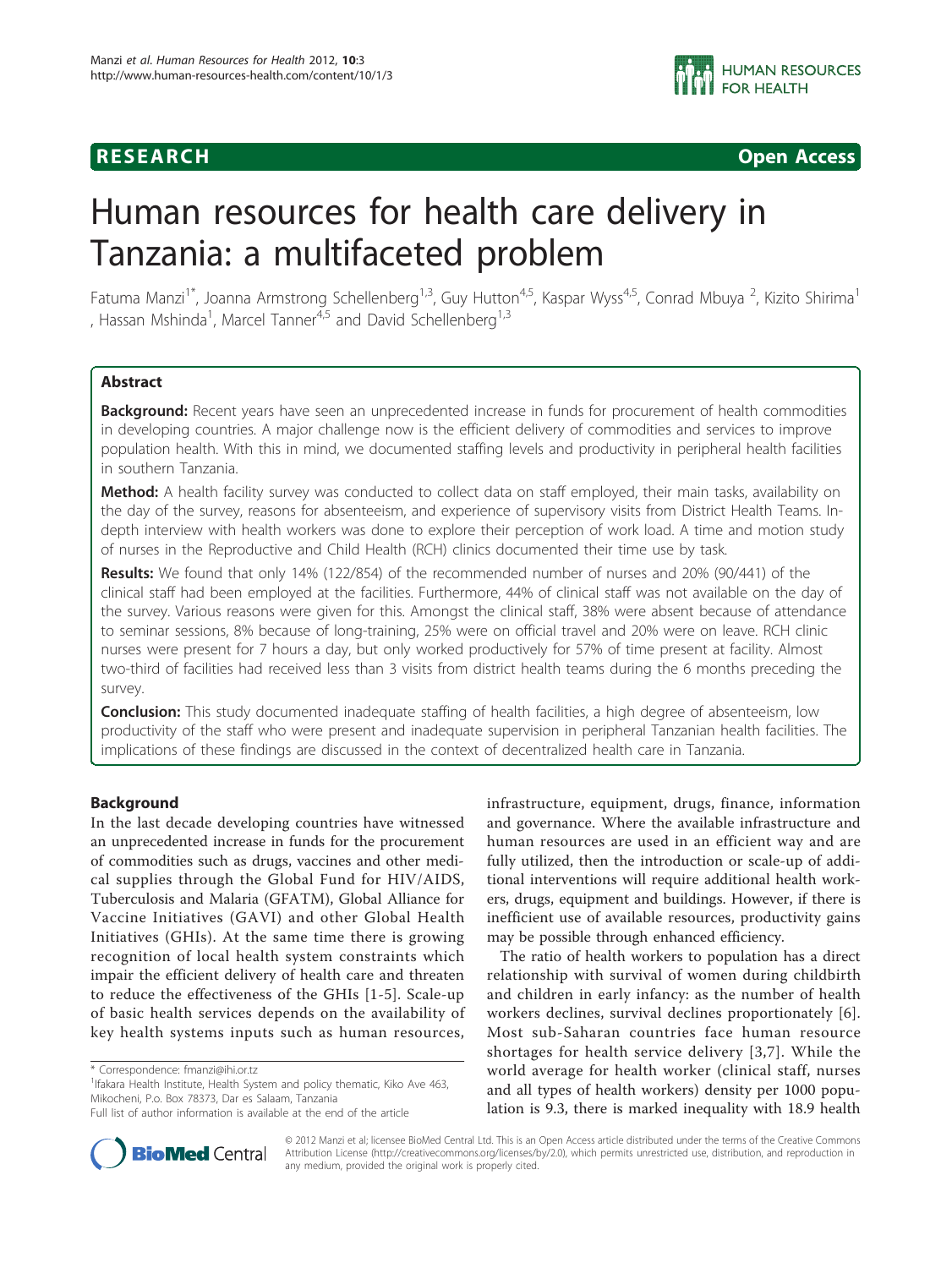workers per 1000 population in Europe and only 2.3 in Africa [\[7](#page-8-0)]. There is also marked variation within Africa: in Chad there are 0.16 nurses per 1,000 population, and Tanzania has 0.39 nurses and 0.25 clinical staff (medical doctors, assistant medical officers and clinical officers) per 1000 population [\[8](#page-8-0)]. In Tanzania, on average there is one prescriber (generally mid level providers trained in-country, rather than medical doctors) in each primary facility with the workload averaging 29 outpatients per clinician per day in health centres and 20 in dispensaries [[9](#page-8-0)]. Marked inequalities in the distribution of health workers are documented in Tanzania in terms of per capital distribution and rural urban imbalances [[10,11](#page-8-0)]. While the average is 1.4 health workers per 1000 people in the country, this varies greatly between districts, from 0.3 per 1000 in Bukombe district to 12.3 per 1000 in Moshi district [[11\]](#page-8-0). The health worker shortage in Africa has been attributed to low output of new health workers by medical schools, out migration to other sectors and to more lucrative countries because of retention related factors including poor remuneration and adverse working conditions at home [[12,13\]](#page-8-0). HIV/AIDS has both increased demand for skilled health workers and directly reduced their availability [\[14](#page-8-0)]. There is also an urban-rural imbalance of health workers with more staff in urban centres [[12](#page-8-0)].

The efficient functioning of any health system is contingent on the productivity of the workforce. How best to measure productivity is context specific but generally requires bench marks based on duties defined in a job description. Performance indicators are then compared against targets [[15](#page-8-0)]. However job descriptions are not widely available and performance indicators not generally agreed in Tanzania. A fair and accurate employee performance review may begin with tracking employee behaviors and patterns [[16\]](#page-8-0). There is evidence that productivity of health staff in developing countries is suboptimal and that personnel are under-utilized [[17](#page-8-0),[18](#page-8-0)]. For example, in one study from Cameroon only 27% of health workers' time was spent on productive activities (curative and clinical work) [[18](#page-8-0)] and in Tanzania the estimated time health workers spent on productive activities was 57% [[8\]](#page-8-0). Potential productivity gains of existing staff were estimated at approximately 26% in Tanzania and 35% in Chad [[8](#page-8-0)]. Various solutions to increase staff and productivity have been proposed that include improved management measures, specific training tailored to the local area, strengthening of enabling factors such as equipment and skills, and the introduction of financial incentives to increase workers' efforts [[2,19-21\]](#page-8-0).

We conducted a number of health system assessments in southern Tanzania as part of an evaluation of Intermittent Preventive Treatment in infants (IPTi) [[22,23](#page-8-0)].

A structural and functional assessment of the health system [[5\]](#page-8-0) preceded IPTi implementation by routine health services [[24\]](#page-8-0) and monitoring of costs [[25\]](#page-9-0). Here we report the analysis of the multifaceted human resource problems in terms of staffing levels in comparison with the Ministry of Health's guidelines, the extent of absenteeism and productivity challenges in peripheral health facilities. We define absenteeism as a habitual pattern of absence from a duty or obligation, including both a fair pattern such as health workers' leave, and a separate and managerially-addressable pattern such as health workers attending training, collecting salaries, supplies or drugs.

# Methods

# Study area

The study was conducted in the five districts of Nachingwea, Lindi Rural, Ruangwa, Tandahimba and Newala Districts in Southern Tanzania, with a total population of about 900,000 in 2002. A detailed description of the area is given elsewhere [\[5](#page-8-0)]. Briefly, the public health system comprises a pyramidal network of dispensaries, health centres and hospitals. Some villages have volunteer village health workers. The national policy requires that children under the age of five and pregnant women are exempted from fees at government health facilities. However, in practice they pay for drugs and supplies when they are out of stock at the facility. The area is characterized by the highest child mortality in Tanzania; under-five mortality was 153/1000 in the ten year period preceding a 2004/5 Demographic and Health Survey [[26\]](#page-9-0).

The health system in Tanzania is largely decentralized [[27](#page-9-0)]. The district is empowered to set priorities, and is responsible for health service implementation and for supervision of individual health facilities on a monthly basis. The dispensary is the most peripheral level of service delivery, catering for between 6,000 to 10,000 people. Health centres are expected to serve about 50,000 people, approximately the population of one administrative division, providing in-patient services for patients referred from lower levels. Higher up the service pyramid, each district is supposed to have a district hospital. Where there is no government hospital, an available faith-based or NGO hospital is often designated as the district hospital. The regional hospital offers services similar to those at district level but has specialists in various fields and offers additional services not available at district hospitals. The national referral hospital is the highest level of inpatient services.

The Ministry of Health established recommendations for staffing levels in the different types of health facility. Two clinicians and two nurses are recommended for each dispensary and four clinicians and nine nurses for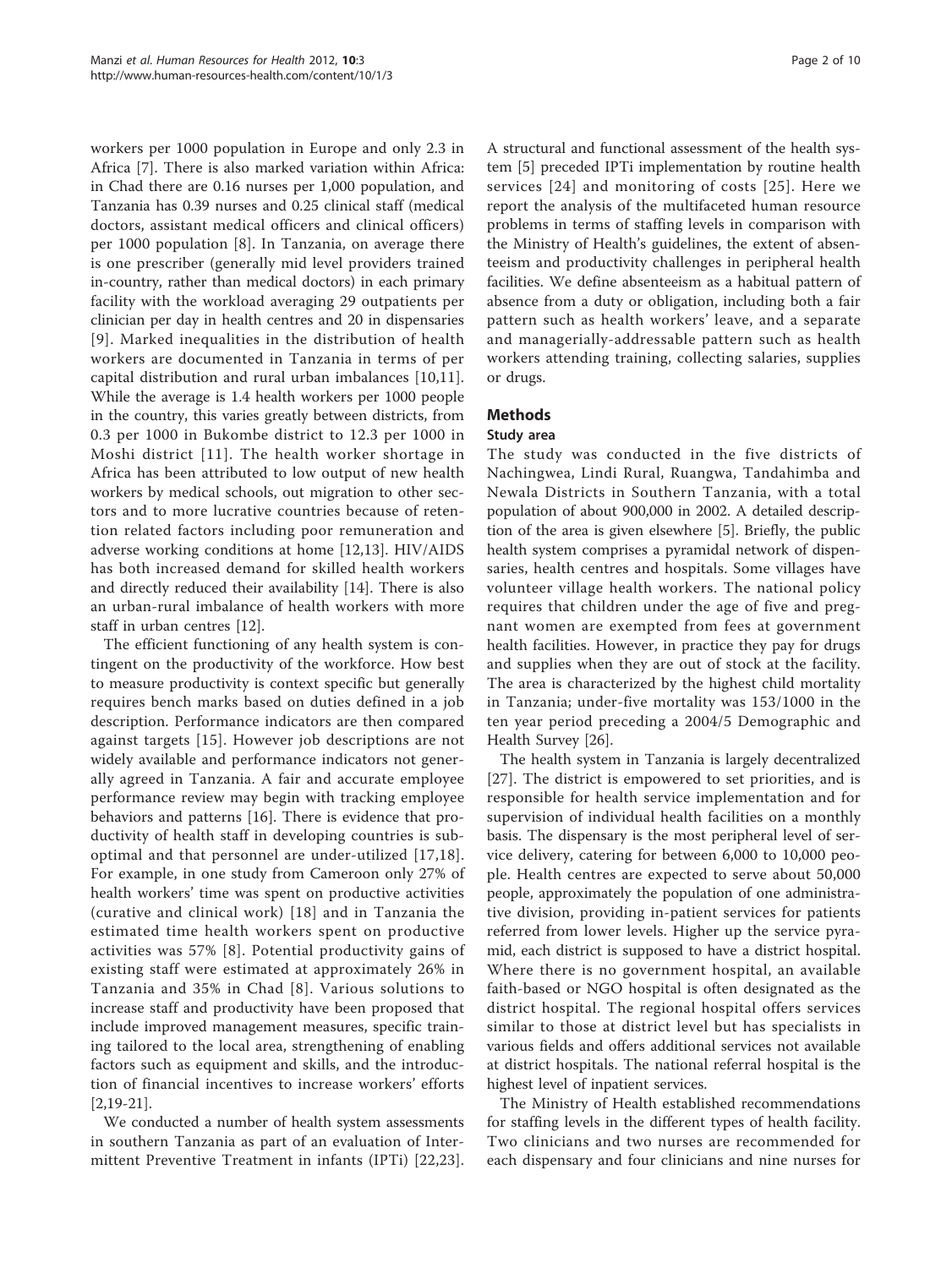each rural health centre [[28\]](#page-9-0). Health workers delivering the majority of care in rural primary health facilities (dispensaries and health centres) are generally "clinical staff" (Assistant Medical Officers or Clinical Officers or Assistant Clinical Officers) or nurses; there are no medical doctors. Clinical staff attends four or six years of secondary education before three years of professional training. Nurses include Nursing Officers, Nurse Midwives, Public Health Nurse 'A' and 'B' and Maternal and Child Health Aides (though this latter cadre is being phased out); their training involves four years of secondary education followed by three years of professional training. However, because of health worker shortages, it is not uncommon to find auxiliary nursing staff with only basic primary education of 7 years and a single year's introduction to nursing courses performing the tasks of a trained nurse.

# Study design and data Collection

Multiple methods were employed including a health facility survey, in-depth interviews and a time and motion study. Purposive sampling was used. Data quality assurance for each method is explained under respective sub-section that follows. Ethical approval was received from local and national institutional review boards (Ifakara Health Institute and the National Tanzania Medical Research Co-coordinating Committee) through COSTECH (Tanzania Commission for Science and Technology). During data collection in health facilities, verbal consent was sought from participating health workers.

# Health facility survey

A baseline health facility survey was conducted in September 2004 to facilitate the planning for implementation of IPTi and familiarization with the local health system. All 134 health facilities in the five districts were visited including hospitals, health centres and dispensaries of the public health care system, non-governmental not-for-profit organizations and the private sector. Using a modular tool, data were collected on (i) the number and cadre of health workers employed at the facility and (ii) the number actually present on the specific day of the survey. Other modules assessed the availability of equipment and supplies. Staff was asked about their main activities, reasons for their colleagues' absence, and supervision by district health staff, the functioning of vaccination activities and their views on how to improve services.

Training of experienced field workers was carried out over a period of five days and included interview technique, group work, role-play and practical fieldwork as well as a pilot test of the survey instruments. The survey was conducted by 16 interviewers working in one to two facilities each day in groups of two, forming eight teams, with two supervisors who assisted the survey co-ordinator. A letter of introduction from each Council Health Management Team, signed by the District Medical Officer and the District Executive Director, was given out at each facility and verbal consent sought before proceeding with interviews.

To help assure the quality of data, at least one interview was accompanied by a supervisor each day. All forms completed each day were reviewed in the evening and feedback given to the interview teams before the next day's work. Data was collected using conventional paper forms which were double entered into DMSys software (Microsoft® Visual FoxPro® platform, Cincinnati, USA), followed by checks of range and resolution of any inconsistencies. Analysis was done using Stata © (version 8, College Station, Texas, USA).

# In-depth Interviews

These were done with nurses at RCH clinics to explore their perception of work load. In comparison areas, where IPTi had not been introduced, the discussion focussed on how difficult would it be to implement a new preventive malaria intervention "IPTi" linked to vaccination. In intervention area nurses were asked how difficult was it to implement IPTi? To ensure data quality, data were collected by experienced field interviewers who were trained for two weeks. The training included lectures, group discussions, field practices and feedback sessions. The survey coordinator visited each team to observe activities and discuss practical concerns.

# Time and motion study

A time and motion study was done in 24 dispensaries and health centres in the project area during November-December 2005 [[24\]](#page-8-0). Briefly, the objective was to document health workers time use at a Reproductive and Child Health (RCH) clinic. Pairs of interviewers spent a week at each participating health facility and time and motion data were collected towards the end of their stay, when the staff had grown used to the presence of the interviewers. Nurses delivering EPI vaccines and other interventions integrated at the RCH clinic were followed on a typical vaccine clinic day as vaccination is not done every day. Two major categories of time use were distinguished, namely productive and non-productive time. Productive time activities included room cleaning, other work room preparations, mothers' education sessions, delivery of interventions like family planning, provision of sulphadoxine-pyrimethamine (SP) to pregnant women (IPTp) and infants (IPTi), recording doses and dates in immunization cards and in Health Management Information System (HMIS). Non-productive activities included unexplained breaks, social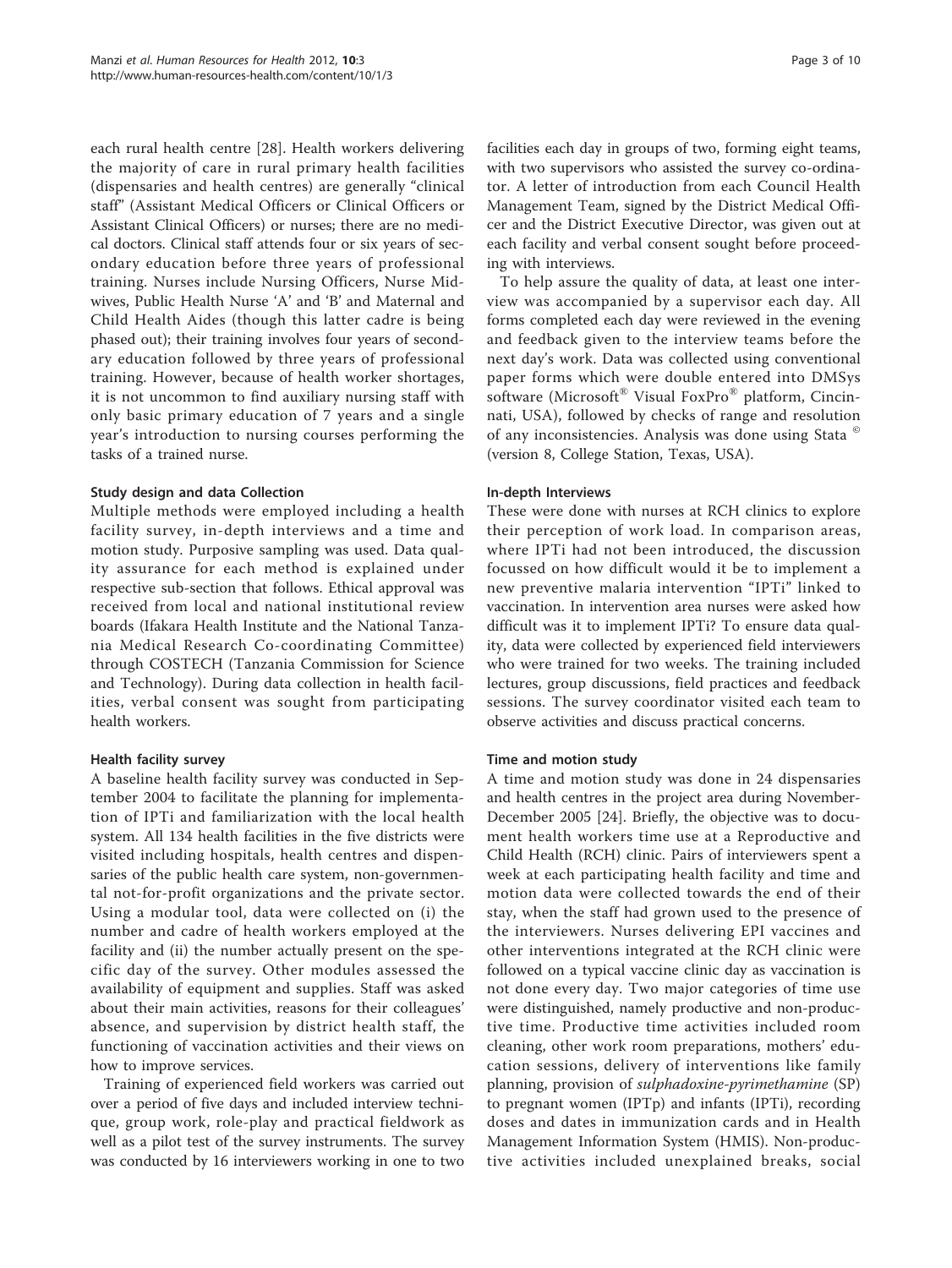contacts and waiting for patients. This non-productive time - through improved staff management and accountability - can be potentially translated into productivity gains leading to improved health service provision. Data were entered at the point of collection using a personal digital assistant (PDA) [[29](#page-9-0)]. The PDA had a menu of nurses' activities; when an activity was selected the time was automatically recorded as the start time for that activity and the end time for the previous activity. The device allowed immediate checking of ranges and data consistency. Analysis was done using Stata © (version 8, College Station, Texas, USA).

# Results

### Health workers at peripheral health facilities

A total of 134 health facilities were surveyed in the five districts; one facility was closed. Of those surveyed, 127 were primary facilities (health centres and dispensaries) and seven were hospitals. During analysis one regional hospital was dropped as it serves several districts. As shown in Table 1 the study documented clear lines of responsibility for clinical staff and nurses in primary facilities. The average is age of staff is 44 years and 15 years of working at the facility. The vast majority (94%) of clinical staff reported their primary task as case management of patients, though a minority (5%) said their main activity was administration. Nurses reported a broader range of primary activities, dominated by vaccination (33%), antenatal care (23%), case management (16%), and nursing procedures (14%).

The Ministry of Health and Social Welfare's (MOHSW) staff guideline recommends 441 clinical staff and 854 nurses for the facilities visited [\[28](#page-9-0)]. However, only 20% (90/441) of the recommended number of clinical staff and 14% (122/854) of the recommended number of nurses had been employed (Table [2\)](#page-4-0). This equates to an overall staffing level of 0.10 clinical staff per 1000 population and 0.14 nurses per 1000 population. There was marked variation in staffing levels between districts, ranging from 0.05 - 0.16 per 1000

Table 1 Health workers primary task in primary health facilities in southern Tanzania

| <b>Primary Task</b>                                      | <b>Clinical staff Nurses</b><br>$N = 82$ | $N = 81$       |
|----------------------------------------------------------|------------------------------------------|----------------|
|                                                          | $\%$                                     | $\frac{0}{0}$  |
| Case management of patients                              | $94 (n = 77)$                            | $16(n = 13)$   |
| Administration                                           | $5(n = 4)$                               | $3(n = 2)$     |
| Vaccination and all child preventive services $1(n = 1)$ |                                          | $33(n = 27)$   |
| Nursing procedures                                       | $\left( \right)$                         | 14 (n = 11)    |
| Childbirth care                                          | 0                                        | 11 ( $n = 9$ ) |
| Antenatal                                                | $\Omega$                                 | $23(n = 19)$   |

population for clinical staff and 0.07-0.23 per 1000 population for nurses.

There was a high level of absenteeism amongst employed staff, with 44% of clinical staff and 49% of nurses absent from their work station on the day of the survey. This reduced the effective coverage of staff to 0.06 and 0.07/1000 population for clinical staff and nurses respectively. Table [3](#page-4-0) shows that 38% of the absent clinical staff and 29% of absent nurses were attending meetings or short-term training seminars, 25% of both cadres were on official travel (collecting vaccines, drugs or wages from the district offices) and 20% were on leave.

### Activities and Time Use

Vaccination activities in primary facilities were concentrated in the morning hours of the working day (Figure [1\)](#page-5-0). The peak starting time was around 9:00am and completion time was around 12:00 noon. Congestion at clinics was common during these times as we observed nurses encourage people to come early for most health services leading to a concentration of activities in the morning hours. Only a few activities, such as family planning, continue into the afternoon. Table [4](#page-5-0) shows the results of the time and motion study. Out of the 24 facilities visited, 19 had vaccination activities during the researchers' visits. RCH nurses spent an average of 7 hours 9 minutes per day at their health facility, of which 4 hours 3 minutes were considered productive. An average of 1 hour 30 minutes was spent administering EPI vaccines or other child health interventions linked to vaccination (such as vitamin A, IPTi), and filling the health Management Information System (HMIS) forms. Specifically, HMIS took an average of 26 minutes (range 3-101 minutes). A further 59 minutes were spent on antenatal care and family planning. Nurses in eight facilities were occupied with case management for a mean of 29 minutes. Other activities (non contact productive activities including work place cleaning and preparation of work day supplies) took 1 hour and 10 minutes of nurse's time. Over half (56% (10/18)) of the nurses were unproductive for three or more hours, waiting for patients, chatting or just wandering around. Unexplained absenteeism accounted for 51 minutes on average per nurse.

When the health workers were asked how could the services be improved, the suggestions given included increasing the number of employees, better maintenance of buildings, providing more working equipment and improving the availability of drugs (Table [5](#page-6-0)).

#### Workload perception

Half (8/15) of the nurses in the control areas were apprehensive that adding a new intervention was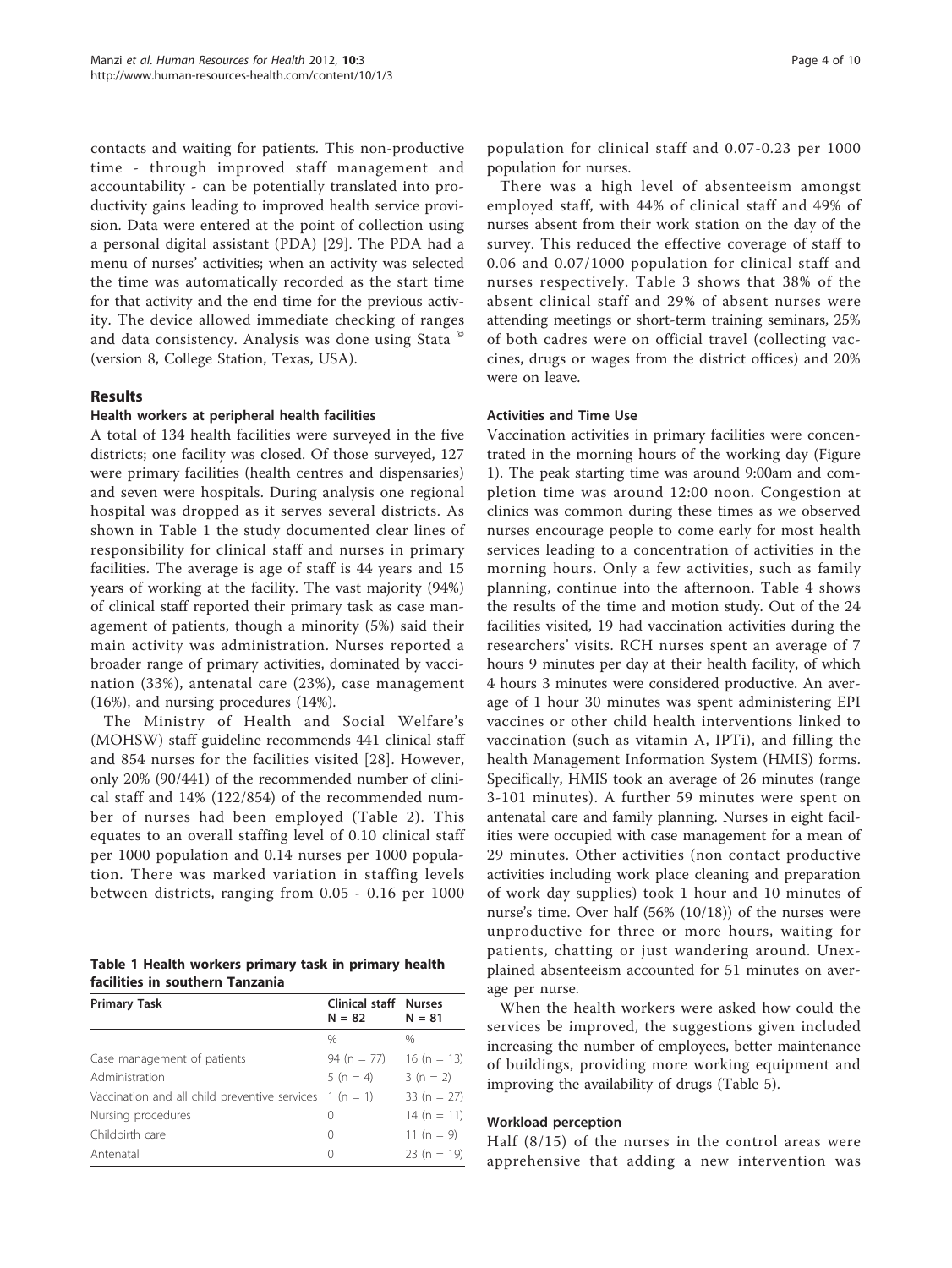| <b>Descriptions</b> |                   | <b>Clinical Staff</b> |                                        |    |          |                                        |    | <b>Nurses</b>         |                                        |                  |                                        |     |             |                                        |    |               |                                        |
|---------------------|-------------------|-----------------------|----------------------------------------|----|----------|----------------------------------------|----|-----------------------|----------------------------------------|------------------|----------------------------------------|-----|-------------|----------------------------------------|----|---------------|----------------------------------------|
|                     |                   | Rec <sup>a</sup>      |                                        |    | Employed |                                        |    | day of survey         | Available on the                       | Rec <sup>a</sup> |                                        |     | Employed    |                                        |    | day of survey | Available on the                       |
| <b>District</b>     | Popn <sup>b</sup> | No                    | Per 1000<br>Popn <sup>b</sup><br>Equiv | No | %<br>Rec | Per 1000<br>Popn <sup>b</sup><br>Equiv | No | %<br>Emp <sup>c</sup> | Per 1000<br>Popn <sup>b</sup><br>Equiv | No               | Per 1000<br>Popn <sup>o</sup><br>Equiv | No  | $\%$<br>Rec | Per 1000<br>Popn <sup>b</sup><br>Equiv | No | $\%$<br>Emp   | Per 1000<br>Popn <sup>o</sup><br>Equiv |
| Lindi Rural         | 214.882           | - 115                 | 0.54                                   | 24 | 21%      | 0.11                                   | 19 | 79%                   | 0.09                                   | 194              | 0.90                                   | 32  | 16%         | 0.15                                   | 16 | 50%           | 0.07                                   |
| Nachingwea          | 161.473 119       |                       | 0.74                                   | 22 | 18%      | 0.14                                   |    | 50%                   | 0.07                                   | 271              | 1.68                                   | 24  | 09%         | 0.15                                   |    | 46%           | 0.07                                   |
| Ruangwa             | 124.009           | -57                   | 0.46                                   | 20 | 35%      | 0.16                                   | 3  | 5%                    | 0.02                                   | 116              | 0.94                                   | 29  | 25%         | 0.23                                   | 15 | 52%           | 0.12                                   |
| Newala              | 183.344           | - 77                  | 0.42                                   | 13 | 7%       | 0.07                                   | 8  | 62%                   | 0.04                                   | 136              | 0.74                                   | 22  | 16%         | 0.12                                   |    | 55%           | 0.07                                   |
| Tandahimba          | 203.837           | - 73                  | 0.36                                   |    | 5%       | 0.05                                   | 9  | 82%                   | 0.04                                   | 137              | 0.67                                   | 15  | 1%          | 0.07                                   | 8  | 53%           | 0.04                                   |
| All districts       | 887.545           | -441                  | 0.50                                   | 90 | 20%      | 0.10                                   | 50 | 56%                   | 0.06                                   | 854              | 0.96                                   | 122 | 14%         | 0.14                                   | 62 | 51%           | 0.07                                   |

<span id="page-4-0"></span>Table 2 Health workers Density per District in health facilities in southern Tanzania compared to Ministry of Health guideline

<sup>a</sup>Rec: Recommended health worker as per Ministry of Health Guideline 1999

<sup>b</sup>Popn: population

<sup>c</sup>Emp: employed

perceived to increase work load given small number of health workers at a facility. However they said they were ready to implement a simple new intervention due to expected benefits in saving lives; being administered jointly with already ongoing services and if it is a national policy. For example one nurse was quoted as saying:

"Although the intervention reduces malaria problem and children death, it will be difficult to implement if staff are not increased. I expect slight increase in work time as there is something additional because we are few staff". (In-depth Interview, Senior Public Health Nurse Grade B, 55 years old).

It is shown here that the health workers skepticism was not due to the nature of intervention but the health system bottlenecks.

In contrast, in places where an actual new malaria preventive intervention was jointly implemented with vaccination, nurses reported minor changes in work schedules in terms of requirements to document drug use and this was done within the usual working hours.

|            | Table 3 Reasons for health workers absence in primary |  |  |  |
|------------|-------------------------------------------------------|--|--|--|
| facilities |                                                       |  |  |  |

| Reason for absence     | Clinical staff<br>$N = 40$ | <b>Nurses</b><br>$N = 45$ |
|------------------------|----------------------------|---------------------------|
|                        | $\%$                       | $\%$                      |
| Meetings/Seminars      | $38(n = 15)$               | $29(n = 13)$              |
| Other official travel* | $24 (n = 10)$              | $25(n = 11)$              |
| On leave               | $20(n = 8)$                | $20(n = 9)$               |
| Long term training     | $8(n = 3)$                 | 4 (n = 2)                 |
| On a different shift   | 5 (n = 2)                  | 4 (n = 2)                 |
| Outreach               | $0(n = 0)$                 | $2(n = 1)$                |
| Sick                   | $3(n = 1)$                 | $9(n = 4)$                |
| Other                  | $2(n = 1)$                 | $7 (n = 3)$               |

\* Collecting vaccines, drugs or wages from the district offices

In a facility where IPTi was being implemented, a nurse said:

"I am happy to execute IPTi as it is part of my responsibility. It has not come as a new work because the IPTi drugs are jointly administered with vaccine and does not need a separate planning. Since the drug prevents malaria, it has reduced children coming to seek care and has reduced workload. Before IPTi, all children from the area came on one day for vaccination, but the IPTi implementer advised us to do it by hamlet, this has worked out very well". (In-depth Interview, Maternal and Child Health Assistant nurse, 38 years old).

#### Supervision

Although 84% of facilities had been visited by supervisors in the six months preceding the survey, only 13% (17/110) had received five or more visits and 49% had only received one or two visits (Table [6\)](#page-6-0). Case management was observed in 20% of the visits, but the Health Management Information System forms had been completed to document the visit in 82% of the visits. Approximately  $2/3$  (62%, n = 69/111) of health staff found supervision visits helpful for reasons including bringing supplies, identifying expired drugs, following up on policy implementation, helping to identify problems and provide solutions, and provision of on the job training. There were also some negative experiences, including dissatisfaction with the supervision quality in 24% (26/105) of clinics because supervisors spent minimal amount of time at facilities, and infrequent visits. Some supervisors were thought to be incompetent or uninterested with the problems of the facilities. On occasions, supplies were not brought on time or drugs which had already expired were delivered. Some (15% (15/105)) of the health workers complained that the supervision was not supportive as it only engaged with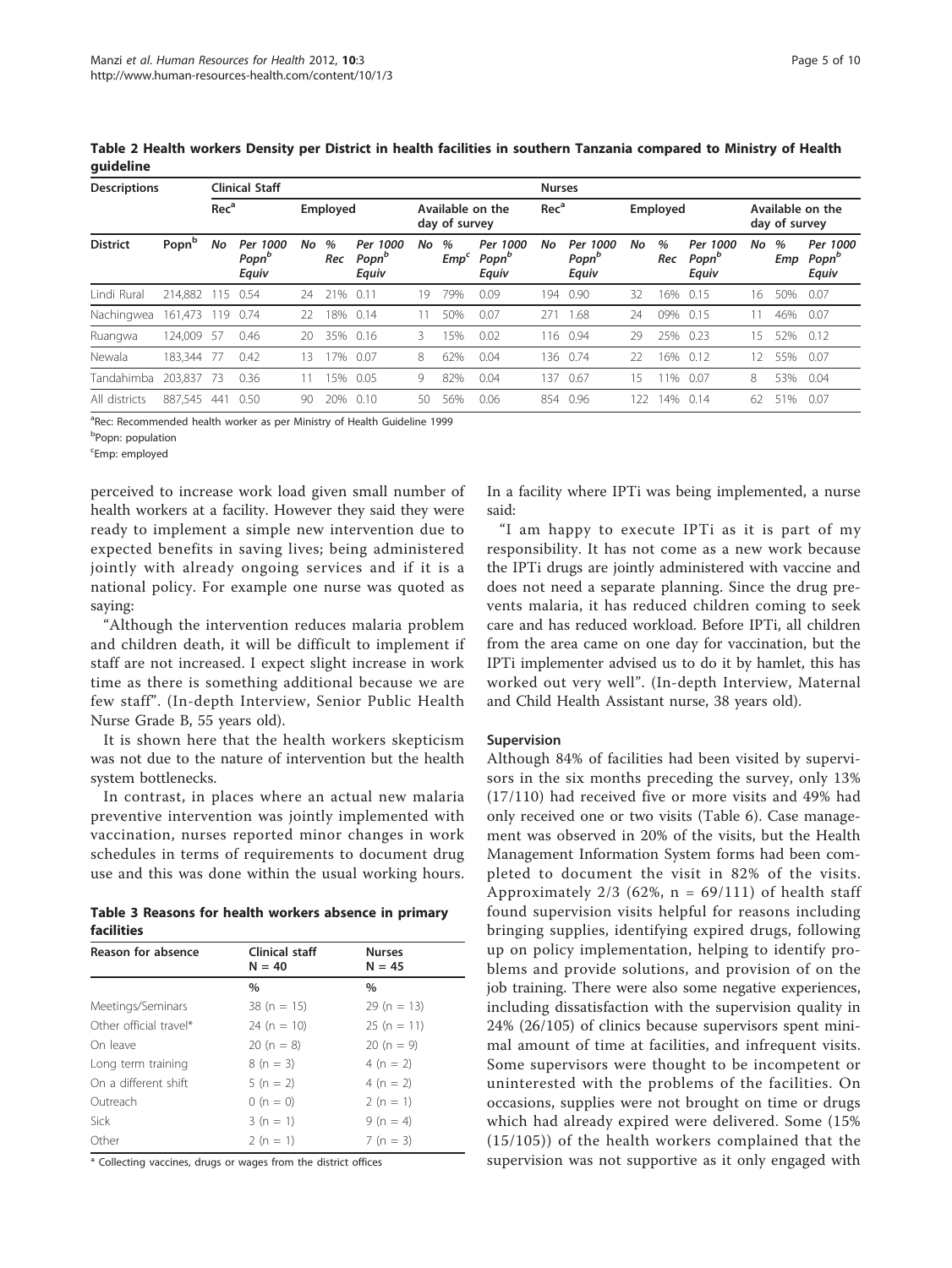<span id="page-5-0"></span>

the person in charge and did not provide direct feedback to other health workers. In about a third (32% (33/ 105)) of clinics, the respondents mentioned that some supervisors were unfriendly, made false accusations, lacked respect for clinic staff and failed to provide moral support. Nevertheless, the overall feeling was that supervisory visits were helpful.

# **Discussion**

The documented low number of health workers assigned to rural health facilities and absenteeism in this study are comparable to other findings from Tanzania and elsewhere [\[11](#page-8-0),[30,31\]](#page-9-0). However, while other studies presented individual problems related to human resources productivity, capacity or incentives packages [[32-39](#page-9-0)], the current study has brought them all together to show multifaceted nature of the human resources problem. These findings have serious implications for health service provision in southern Tanzania given that no more than one-fifth of the number recommended by the Ministry of Health's own guidelines were actually employed; of those employed, about half were absent from their duty station on the day of our survey; over half of the nursing staff followed during routine

|  | Table 4 Time spent on specific activities by a sample of 19 RCH nurses |  |  |  |
|--|------------------------------------------------------------------------|--|--|--|
|--|------------------------------------------------------------------------|--|--|--|

| <b>Activities</b>                                                                                                                        | N     | Mean<br>Hour:<br>min | Median<br>Hour:<br>min | 95%<br>confidence<br>interval<br>Hour:min |       |
|------------------------------------------------------------------------------------------------------------------------------------------|-------|----------------------|------------------------|-------------------------------------------|-------|
|                                                                                                                                          |       |                      |                        | Lower                                     | Upper |
| Case Management                                                                                                                          | 8/19  | 00:29                | 00:19                  | 00:04                                     | 00:54 |
| Activities linked to vaccination (administration of EPI vaccines, IPTi, vitamin A, recording in Health<br>Management Information System) | 19/19 | 01:30                | 01:34                  | 01:12                                     | 01:49 |
| Maternal health (IPTp, Antenatal care, family planning)                                                                                  | 18/19 | 00:59                | 00:45                  | 00:31                                     | 01:26 |
| Other (non contact productive-cleaning, day supplies preparation)                                                                        | 19/19 | 01:10                | 01:06                  | 00:50                                     | 01:39 |
| RCH nurse total time at facility                                                                                                         | 19/19 | 07:09                | 07:19                  | 06:41                                     | 07:38 |
| Overall non-productive time                                                                                                              | 18/19 | 03:06                | 01:06                  | 02:14                                     | 03:58 |

Note: Time and Motion study of sub-sample of 24 facilities, 5 of which had no vaccination activities during researchers' visits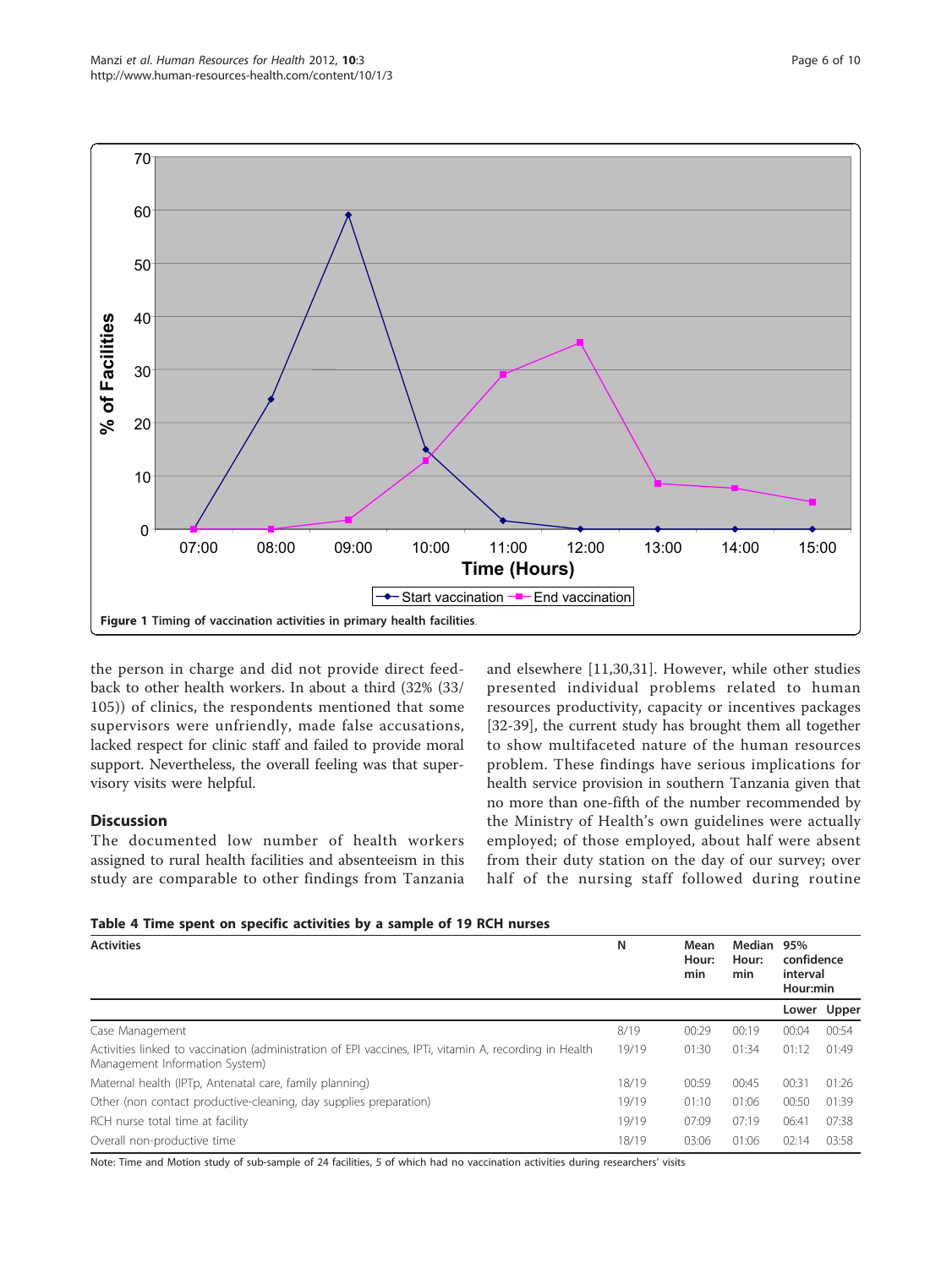<span id="page-6-0"></span>

|  |  | <b>Table 5 Suggestions to improve services</b> |  |  |  |
|--|--|------------------------------------------------|--|--|--|
|--|--|------------------------------------------------|--|--|--|

| Description                                                      | 1 <sup>st</sup> response<br>$(N = 115)$ | 2 <sup>nd</sup> response<br>$(N = 98)$ |  |
|------------------------------------------------------------------|-----------------------------------------|----------------------------------------|--|
|                                                                  | $\%$                                    | $\%$                                   |  |
| Increase number of employees                                     | 58 (n = $67$ )                          | $18(n = 18)$                           |  |
| Maintenance of buildings                                         | $13(n = 15)$                            | $2(n = 2)$                             |  |
| Provide more working equipment                                   | 11 (n = 13)                             | $12(n = 12)$                           |  |
| Improve availability of drugs                                    | 6 (n = 7)                               | $16(n = 16)$                           |  |
| More training for employees                                      | $8(n = 9)$                              | $19(n = 18)$                           |  |
| Salary Increase                                                  | $0(n = 0)$                              | $27 (n = 26)$                          |  |
| Other (for example staff housing, ambulance, improve laboratory) | $4(n = 4)$                              | 6 (n = 6)                              |  |

vaccination days were non-productive for at least three hours of the working day; and that supervision visits by district health staff to peripheral health facilities were infrequent and of variable quality.

The Ministry of Health established recommendations for staffing levels by interviewing key informants, observational studies and consultative meetings with staff in all levels of service provision [[24](#page-8-0)]. The final criteria for staffing levels were based on the type of services provided, the type of health facility and the number of patients anticipated.

The norms might be appropriate for some places (e.g. urban dispensaries with a high utilization rate) but for others not (e.g. rural remote facilities covering a relatively small population). This may explain why the study identifies both time shortages and an inefficient use of available staff time. Accounting for service demand is crucial as utilization is likely to differ between remote facilities with lower population densities and few users compared to urban facilities with high population densities.

We found that only 14% of nurses' and 20% of clinical staff positions had been filled, lower than the national average of 35% [\[40\]](#page-9-0). We noted marked variation in staffing levels between the districts in our project area. The particularly marked lack of staff in rural settings has been documented previously [[8](#page-8-0)] and results in service delivery being predominantly provided by untrained health workers. Mæstad suggested possible incentive schemes to attract trained people to work in rural areas [[2\]](#page-8-0). "Pull incentive packages" could involve provision of

|  | Table 6 Supervision* activities in primary facilities |  |  |  |
|--|-------------------------------------------------------|--|--|--|
|--|-------------------------------------------------------|--|--|--|

| Number of times a facility is visited by a<br>supervisor in last 6 month | Percent        |
|--------------------------------------------------------------------------|----------------|
|                                                                          | 16 (n = 21)    |
| $1 - 2$                                                                  | 49 (n = $64$ ) |
| $3 - 4$                                                                  | $22 (n = 29)$  |
| $5+$                                                                     | 13 (n = 17)    |

\*Supervision visits: Average 2.2 and median 2

hardship allowances, housing, improved management, local recruitment or clear career development plan; "push incentives" could involve implementation of coercive measures such as bonding, in which health workers are obliged to serve in rural areas for a number of years upon completion of internship. Testing how well such incentive schemes work in developing countries needs to be given priority.

Inadequate staffing levels were compounded by a high level of absenteeism which is not acceptable as it reduces access to services. Approaching a third of all employed staff were absent from their work place, resulting in only about 12% of the recommended staff actually being available at the health facility. Improved health services management is required to reduce the health workers in rural facilities being pulled in different ways - to attend seminars, to collect their salaries and sometimes vaccines or other supplies from the district capitals. Such distractions further undermine their ability to provide services. However, despite understaffing, the nurses in primary facilities did not appear to be overworked, suggesting that for preventive care there is a lack of balance between service supply and demand compared to recommendations of the Ministry of Health and Social Welfare and the internationally set requirement to attain the health Millennium Development Goals of 2.5/1000 health workers per population. Where nursing staff had been employed and were available on site in primary facilities, a surprising amount of time was non-productive, with over half the nurses being unproductive for at least three hours on a vaccination clinic day, considered to be the busiest time of the week. As observed and documented by researchers during our study, the variation in productivity was largely a function of patient flow compounded by lack of management: when patients were not present, nurses lacked the initiative to undertake other activities like filling HMIS forms or doing outreach clinics. The possible explanation could be the presence of untrained staff in primary facilities. This has an impact on quality of some services that require trained health workers for example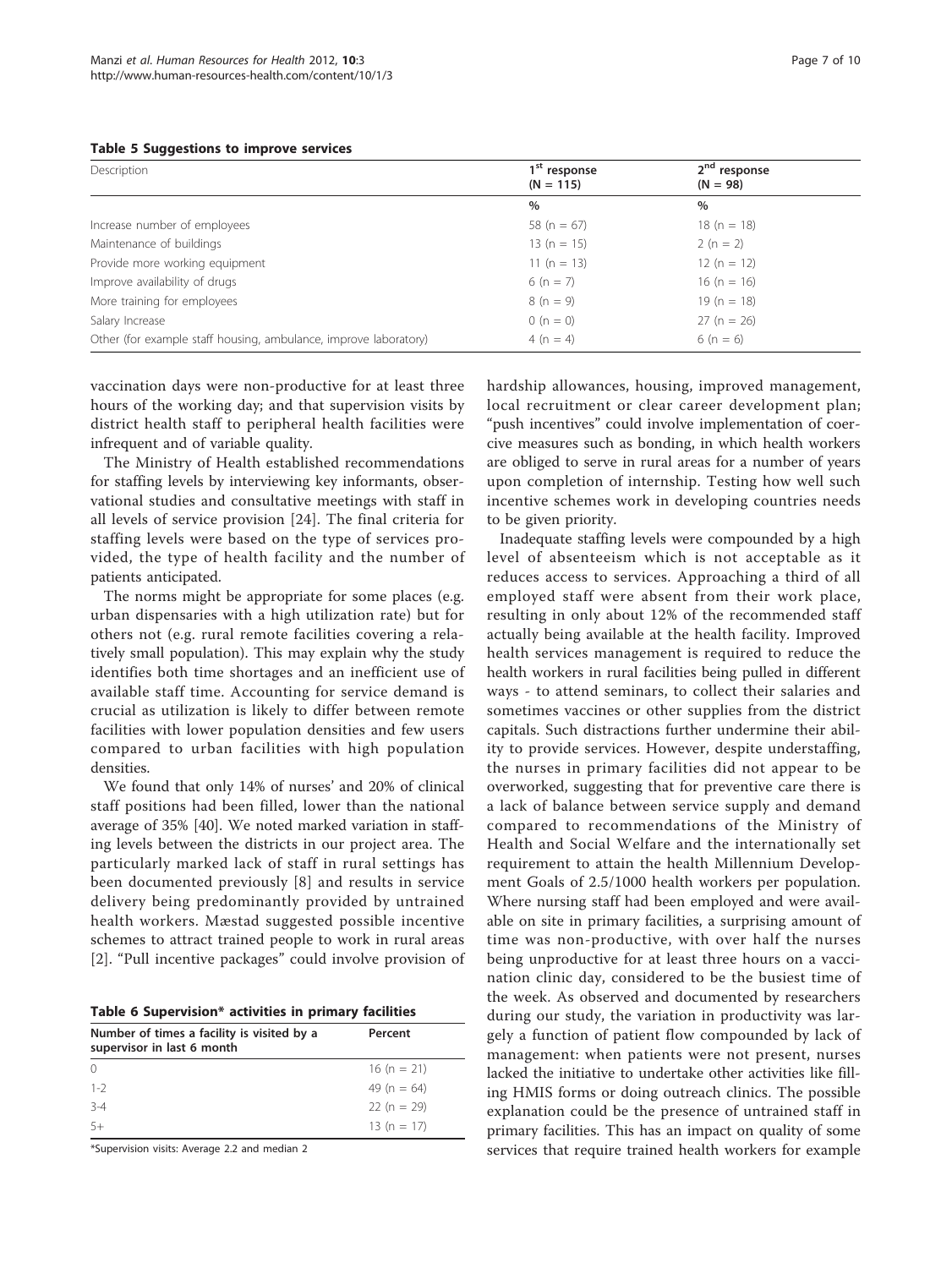maternal health and major issues related to HIV or noncommunicable disease problems [\[41\]](#page-9-0). Patients in most instances value and search for services that they perceive to be of better quality. They could by-pass primary level facilities and seek care directly from higher level facilities perceived to have high quality, leading to loss in functionality of referral systems [[42,43](#page-9-0)]. The consequence could be underutilization of lower level facilities, overload of hospitals as seen here and cases of high outof-pocket payments for use of private facilities [[44,45](#page-9-0)]. This is likely to be particularly detrimental for the poorest, increasing poverty through spending more than the limited resources available for basic needs. To increase access and client confidence for health service requires better availability of skilled health workers, improved service management, and support to reduce absenteeism.

In the decentralized Tanzanian health system, the district Council Health Management Team (CHMT) is responsible for the health services provided in its district. Those persons in-charge of primary facilities have a role in overseeing the day to day activities of their facilities and communicating with CHMTs on various requirements related to drugs, supplies and equipments. The CHMT members are supposed to visit each facility on a monthly basis to supply commodities, review HMIS data and support front-line staff. We found that such supervisory visits were infrequent and not always supportive. Adequate supervision could reduce absenteeism and mitigate some of the factors that reduce health workers' productivity [\[46](#page-9-0)]. However, CHMTs face genuine challenges in providing supportive supervision to peripheral health facilities. Many CHMTs plan a monthly supervision schedule, often found posted on their notice boards, but find it difficult to keep to it (personal observations and communications with District Medical Officers in rural districts). Competing interests lead CHMT members to attend training seminars, after which they are obliged to train front-line health workers, taking the latter away from their duty stations. Molyneux and others recommended more training in health facilities and fewer seminars in district head quarters in order to increase health workers' time for patient care and to increase the relevance of the training [\[47](#page-9-0)]. Another reason for failure to perform supervision and execute other duties on a timely basis is delay in disbursement of basket funds to the districts from the Ministry of Health and Social Welfare [Personal communications with DMOs of Lindi Rural and Nachingwea in November, 2008]. Additional local factors, such as the breakdown of vehicles and unavailability of fuel, compound the situation. In addition these same people are required to manage the HMIS, look after visiting officials and health stakeholders, who often arrive at very short notice, and to contribute directly to service provision in their districts. The distribution of paperwork such as guidelines and checklists is not enough to effect change: these needs to be complemented by agreed set of priorities, budget, follow-up, audit and feedback to lead to changes and influence performance [[48](#page-9-0)]. Integrated supervision has been proposed to improve the efficiency of supervision visits as part of Tanzania Essential Health Intervention Programme (TEHIP), and this is worth taking forward [[49\]](#page-9-0). Improved supervision is likely to require timely disbursement of funds, sufficient staff, prior notification of visits, appropriate training for supervision and improved supervision of CHMTs by regional and national level staff.

Our study may help those formulating polices to alleviate human resource problems. The number of health workers can be increased by promoting the WHO approach to recruit and train local people, residents of respective cultural zones within a country, and also to use mid level providers [\[50](#page-8-0)]. This will orientate health worker training and development of career incentives to encourage service in rural and disadvantaged areas to counteract the tendency of health workers to cluster around cities. The application of health worker management strategies through supportive supervision, improved supply of essential goods and integrated on the job training could reduce absenteeism and non productivity [\[46\]](#page-9-0).

There were methodological limitations associated with this study. The facilities and health workers included in the time and motion study were purposively sampled. Nevertheless we believe they were representative of health facilities in the area. The time and motion study did not include private providers, where productivity patterns may differ from government providers. Although the time and motion approach is considered a gold standard in measuring health workers time use [[51](#page-9-0)], it is subject to the so-called Hawthorne effect where what is being observed changes as a result of being observed. However this would likely result in positive bias [[52](#page-9-0)], meaning that the documented productivity is higher in health workers under observation. We suspect the extent of this bias was reduced by the fact that interviewers carried out the time and motion study after they had spent several days at the facility, so that health workers had got used to their presence, and they used PDA technology which is less conspicuous than clipboards and pens. Another way in which the time and motion study may have over-estimated the productivity of health workers is that the study was done on the busiest day of the week, when vaccination activities were taking place.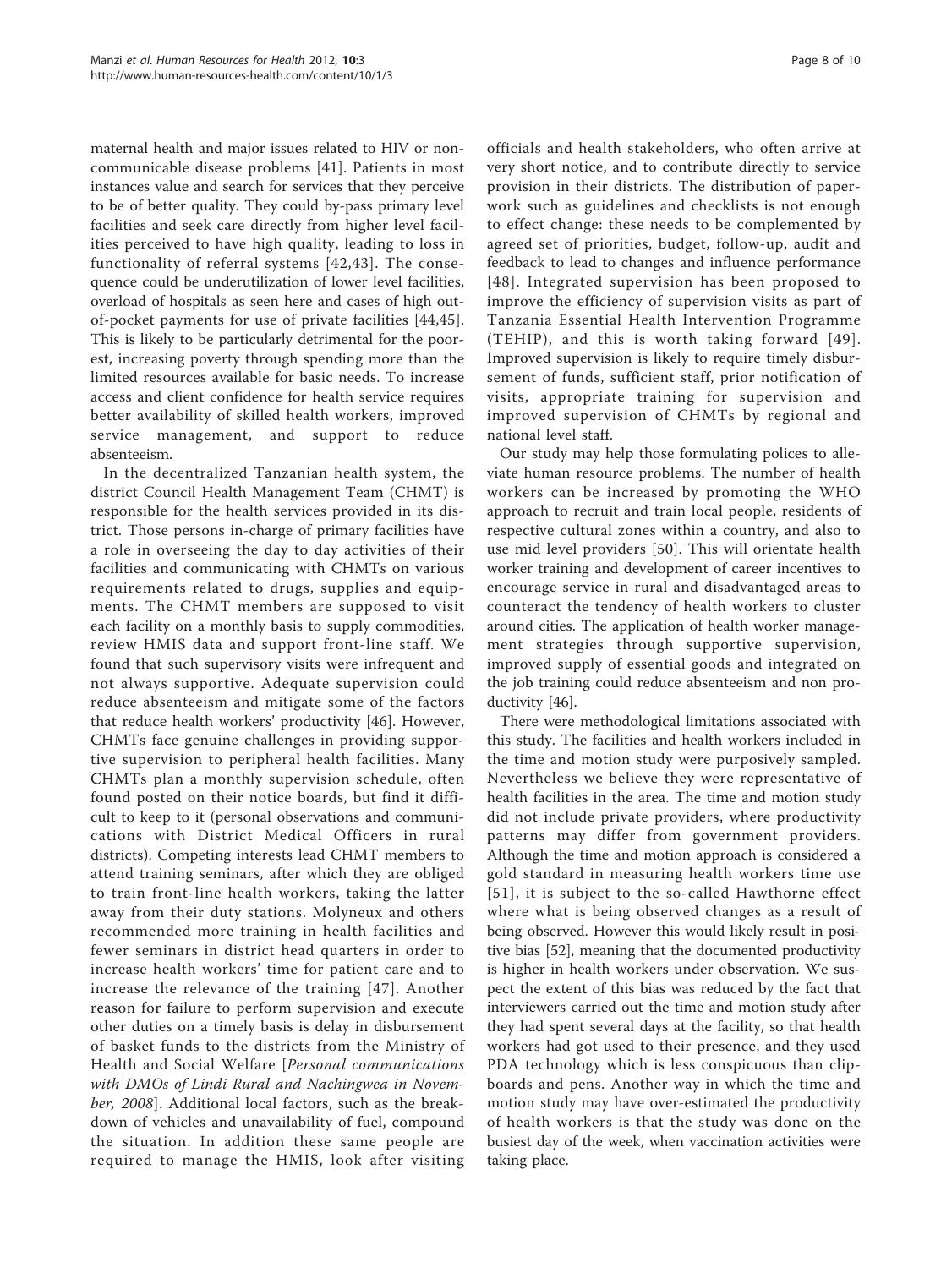## <span id="page-8-0"></span>Conclusion

We have documented a shortage of front-line health workers, a high level of absenteeism and low productivity of existing health workers. Long-term investment in the Tanzanian health work force will be required to achieve adequate staffing levels. CHMTs require strengthening so that they are better able to conduct supportive supervision and there is a need to make health workers accountable to their supervisors and to the community. Improved management, service integration and staff incentives should enable health workers to perform better.

#### Abbreviations

CHMT: Council Health Management Teams; HMIS: Health Management Information System; PDA: Personal Digital Assistant; MoHSW: Ministry of Health and Social Welfare; DPT: Diphtheria Pertussis Tetanus; EPI: Expanded Programme on Immunization; IPTi: Intermittent Preventive Treatment in infants; RCH: Reproductive and Child Health.

#### Acknowledgements

We thank the District Health Management Teams of Lindi Rural, Nachingwea, Ruangwa, Newala and Tandahimba, and Regional Medical officers of Lindi and Mtwara. Also we thank all IPTi staff for their support -Mwifadhi Mrisho, Adiel Mushi, Shekha Nasser, Adeline Herman, Kizito Shirima, Yuna Hamisi, Roman Peter, Peter Lucas and the late Stella Magambo. The study received funding from the Bill and Melinda Gates Foundation through the Intermittent Preventive Treatment of malaria in infants (IPTi) Consortium.

#### Author details

<sup>1</sup> Ifakara Health Institute, Health System and policy thematic, Kiko Ave 463, Mikocheni, P.o. Box 78373, Dar es Salaam, Tanzania. <sup>2</sup>Ministry of Health, P.o. Box 9083, Dar es salaam, Tanzania. <sup>3</sup>Department of Disease Control, London School of Hygiene and Tropical Medicine, Keppel Street, Bloomsbury, London WC1E 7HT, London, UK. <sup>4</sup>Swiss Tropical & Public Health Institute Socinstrasse 57, P.o. Box CH - 4002, Basel, Switzerland. <sup>5</sup>University of Basel, Petersplatz 1, CH-4003, Basel, Switzerland.

#### Authors' contributions

FM conceived the idea and participated in the design of the study, coordinated data collection, conducted the analysis and writing the manuscript. JS helped develop the idea, study design, analysis, writing and interpretation. GH participated in the design of the study, provided technical support and contributed to the manuscript preparation. KW contributed to the manuscript preparation and interpretation. CM, KS contributed technical support and writing the manuscript. HM, MT provided technical support. DS participated in the design of the study, coordinated the study, data analysis and interpretation. All authors read, commented on and approved the manuscript.

#### Competing interests

The authors declare that they have no competing interests.

Received: 1 October 2010 Accepted: 22 February 2012 Published: 22 February 2012

#### References

- 1. Barden-O'Fallon J, Angeles G, Tsui A: [Imbalances in the health labour](http://www.ncbi.nlm.nih.gov/pubmed/16434424?dopt=Abstract) [force: an assessment using data from three national health facility](http://www.ncbi.nlm.nih.gov/pubmed/16434424?dopt=Abstract) [surveys.](http://www.ncbi.nlm.nih.gov/pubmed/16434424?dopt=Abstract) Health Policy Plan 2006, 21(2):80-90.
- 2. Mæstad O: Human Resources for Health in Tanzania: Challenges, Policy Options and Knowledge Gaps. CMI Report. Chr. Michelsen Institute (CMI). 2006 [[http://www.cmi.no/publications\]](http://www.cmi.no/publications).
- 3. Kurowski C, Wyss K, Abdulla S, Mills A: [Scaling up priority health](http://www.ncbi.nlm.nih.gov/pubmed/17485419?dopt=Abstract) [interventions in Tanzania: the human resources challenge.](http://www.ncbi.nlm.nih.gov/pubmed/17485419?dopt=Abstract) Health Policy Plan 2007, 22(3):113-127.
- Leonard KL, Masatu MC: Variations in the quality of care accessible to rural communities in Tanzania. Health Aff (Millwood) 2007, 26(3):w380-92.
- JR Armstrong Schellenberg, Mrisho M, Manzi F, Shirima K, Mbuya C, Mushi AK, Ketende SC, Alonso PL, Mshinda H, Tanner M, Schellenberg D: [Health and survival of young children in southern Tanzania.](http://www.ncbi.nlm.nih.gov/pubmed/18522737?dopt=Abstract) BMC Public Health 2008, 8:194.
- 6. Anand S, Barnighausen T: [Human resources and health outcomes: cross](http://www.ncbi.nlm.nih.gov/pubmed/15519630?dopt=Abstract)[country econometric study.](http://www.ncbi.nlm.nih.gov/pubmed/15519630?dopt=Abstract) Lancet 2004, 364(9445):1603-9.
- 7. WHO: The World Health Report 2006. Working Together for Health. 2006.
- 8. Kurowski C, Wyss K, Abdulla S, Mills A: Human resources for health: requirements and availability in the context of scaling up priority interventions in low-income countries. (2003) Case studies from Tanzania and Chad. HEFP Working Paper 01/04. London: Health Economics and Financing Programme, London School of Hygiene & Tropical Medicine;[\[http://www.hefp.lshtm.ac.uk\]](http://www.hefp.lshtm.ac.uk).
- 9. Simba D, Mwangu N, Msamanga G: Rationalising human resource deployment in the wake of reforms: the need for measuring health workers workload. Tanzania Medical Journal 2004, 19(2).
- 10. Olsen Ø, Ndeki S, Norheim O: Human resources for emergency obstetric care in northern Tanzania: distribution of quantity or quality? Human Resources for Health 2005, 3(5).
- 11. Munga MA, Mæstad O: Measuring inequalities in the distribution of health workers: the case of Tanzania. Human Resources for Health 2009, 7(4).
- 12. Serneels P, Lindelow M, Montalvo JG, Barr A: [For public service or money:](http://www.ncbi.nlm.nih.gov/pubmed/17463013?dopt=Abstract) [understanding geographical imbalances in the health workforce.](http://www.ncbi.nlm.nih.gov/pubmed/17463013?dopt=Abstract) Health Policy Plan 2007, 22(3):128-38.
- 13. McCoy D, Bennett S, Witter S, Pond B, Baker B, Gow J, Chand S, Ensor T, McPake B: [Salaries and incomes of health workers in sub-Saharan Africa.](http://www.ncbi.nlm.nih.gov/pubmed/18295025?dopt=Abstract) Lancet 2008, 371(9613):675-81.
- 14. Dieleman M, Biemba G, Mphuka S, Sichinga-Sichali K, Sissolak D, van der Kwaak A, van der Wilt GJ: '[We are also dying like any other people, we](http://www.ncbi.nlm.nih.gov/pubmed/17400577?dopt=Abstract) are also people'[: perceptions of the impact of HIV/AIDS on health](http://www.ncbi.nlm.nih.gov/pubmed/17400577?dopt=Abstract) [workers in two districts in Zambia.](http://www.ncbi.nlm.nih.gov/pubmed/17400577?dopt=Abstract) Health Policy Plan 2007, 22(3):139-48.
- 15. Stewart FM, Wasserman Robert L, Bloomfield Clara D, Petersdorf Stephen, Witherspoon Robert P, Appelbaum Frederick R, Ziskind Andrew, McKenna Brian, Dodson Jennifer M, Weeks Jane, Vaughan William P, Storer Barry, Perkel Sara, Waldinger Marcy: [Benchmarks in Clinical](http://www.ncbi.nlm.nih.gov/pubmed/20859362?dopt=Abstract) [Productivity: A National Comprehensive Cancer Network Survey.](http://www.ncbi.nlm.nih.gov/pubmed/20859362?dopt=Abstract) J Oncol Pract 2007, 3:2-8.
- 16. Vujicic M, Ohiri K, Sparkes S: Working in Health. Financing and Managing the Public Sector Health Workforce. 2009 [\[http://www.who.int/](http://www.who.int/workforcealliance/knowledge/publications/partner/workinginhealth_vujicic_worldbank_2009.pdf) [workforcealliance/knowledge/publications/partner/](http://www.who.int/workforcealliance/knowledge/publications/partner/workinginhealth_vujicic_worldbank_2009.pdf) [workinginhealth\\_vujicic\\_worldbank\\_2009.pdf](http://www.who.int/workforcealliance/knowledge/publications/partner/workinginhealth_vujicic_worldbank_2009.pdf)].
- 17. Dominick A, Kurowski C: Human resources for health an appraisal of the status quo in Tanzania mainland. 2005 [\[http://info.worldbank.org/etools/](http://info.worldbank.org/etools/docs/library/206771/TZ%20HRH%20CP1%20Reportappraisal%20final%20version%20January%202005.pdf) [docs/library/206771/TZ%20HRH%20CP1%20Reportappraisal%20final%](http://info.worldbank.org/etools/docs/library/206771/TZ%20HRH%20CP1%20Reportappraisal%20final%20version%20January%202005.pdf) [20version%20January%202005.pdf](http://info.worldbank.org/etools/docs/library/206771/TZ%20HRH%20CP1%20Reportappraisal%20final%20version%20January%202005.pdf)].
- 18. Bryant M, Essomba RO: [Measuring time utilization in rural health centres.](http://www.ncbi.nlm.nih.gov/pubmed/10154363?dopt=Abstract) Health Policy Plan 1995, 10(4):415-22.
- 19. International Council of Nurses, I.P.F. Federation, World Confederation for, W.D.F. Physical Therapy, World Medical Association: Guidelines: Incentive for Health Professionals. 2008 [[http://www.who.int/workforcealliance/](http://www.who.int/workforcealliance/documents/Incentives_Guidelines%20EN.pdf) [documents/Incentives\\_Guidelines%20EN.pdf\]](http://www.who.int/workforcealliance/documents/Incentives_Guidelines%20EN.pdf).
- 20. Rowe AK, de Savigny D, Lanata CF, Victora CG: [How can we achieve and](http://www.ncbi.nlm.nih.gov/pubmed/16168785?dopt=Abstract) [maintain high-quality performance of health workers in low-resource](http://www.ncbi.nlm.nih.gov/pubmed/16168785?dopt=Abstract) [settings?](http://www.ncbi.nlm.nih.gov/pubmed/16168785?dopt=Abstract) Lancet 2005, 366(9490):1026-35.
- 21. Hongoro C, McPake B: [How to bridge the gap in human resources for](http://www.ncbi.nlm.nih.gov/pubmed/15488222?dopt=Abstract) [health.](http://www.ncbi.nlm.nih.gov/pubmed/15488222?dopt=Abstract) Lancet 2004, 364(9443):1451-6.
- 22. Egan AJ, Crawley J, Schellenberg D: [Intermittent preventive treatment for](http://www.ncbi.nlm.nih.gov/pubmed/16135186?dopt=Abstract) [malaria control in infants: moving towards evidence-based policy and](http://www.ncbi.nlm.nih.gov/pubmed/16135186?dopt=Abstract) [public health action.](http://www.ncbi.nlm.nih.gov/pubmed/16135186?dopt=Abstract) Trop Med Int Health 2005, 10(9):815-7.
- 23. IPTi Consortium. [<http://www.ipti-malaria.org>].
- 24. Manzi F, Schellenberg J, Hamis Y, Mushi AK, Shirima K, Mwita A, Simba A, Rusibamayila N, Kitambi M, Tanner M, Alonso P, Mshinda H, Schellenberg D: Intermittent preventive treatment for malaria and anaemia control in Tanzanian infants; the development and implementation of a public health strategy. Trans R Soc Trop Med Hyg 2008, D.